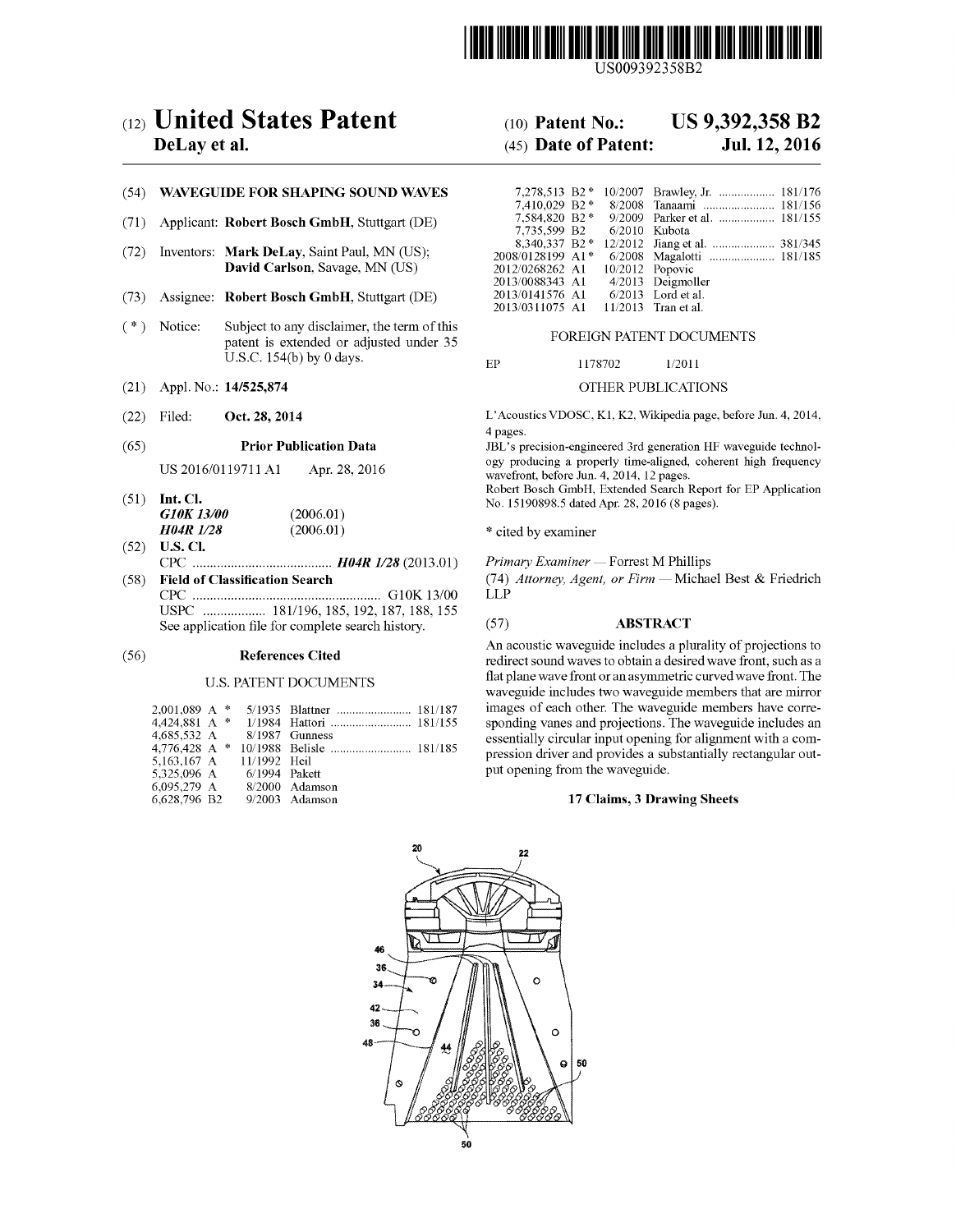



#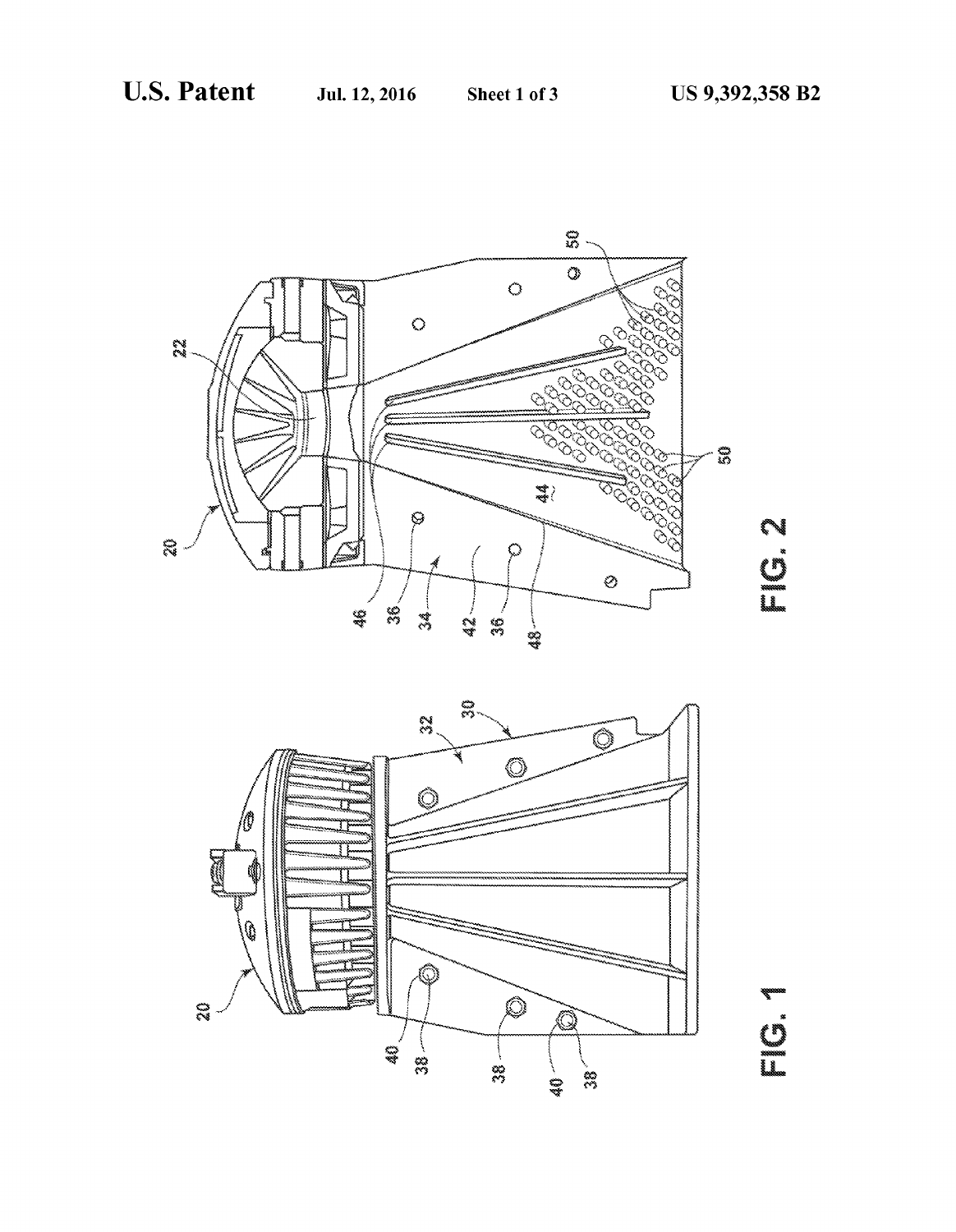





E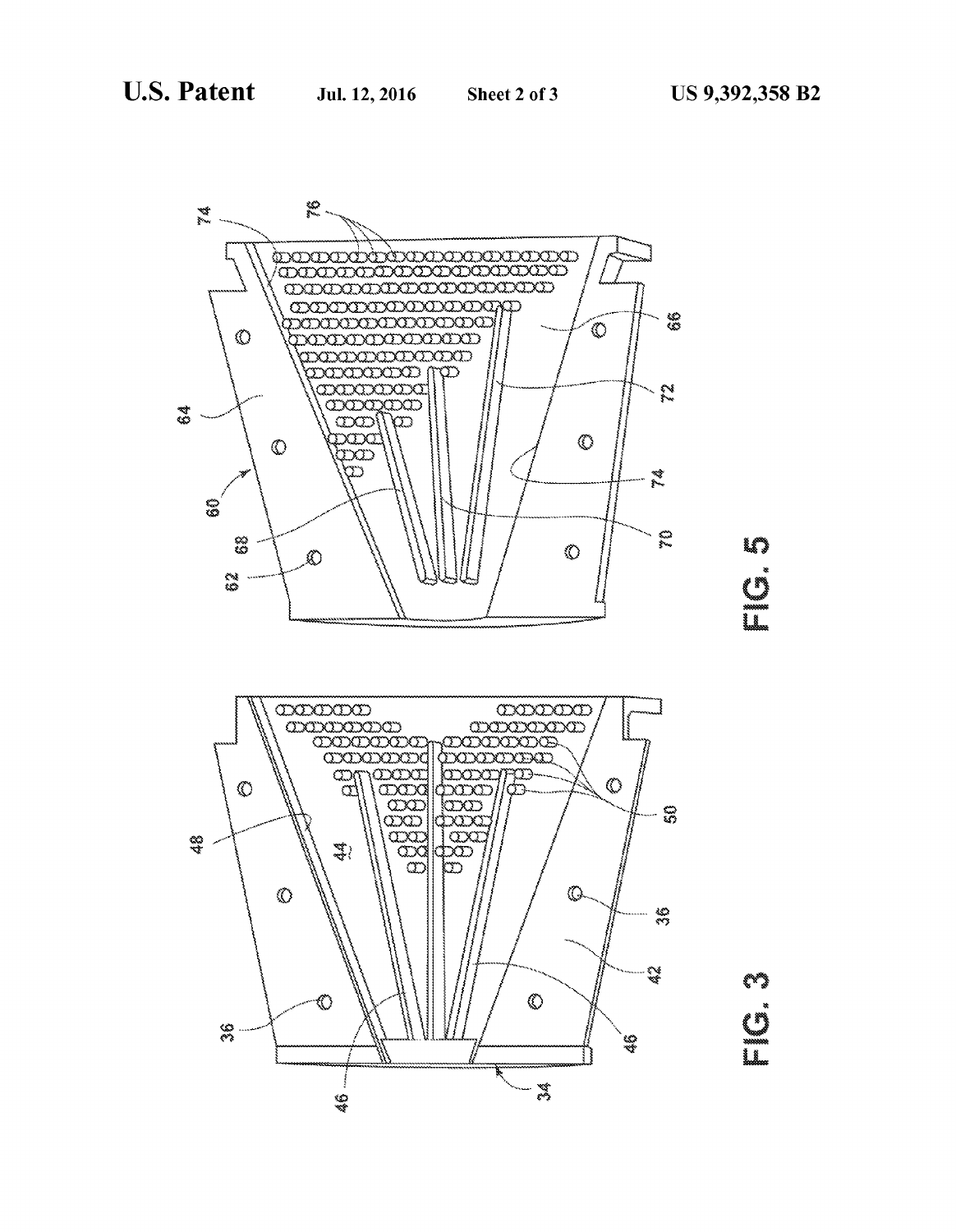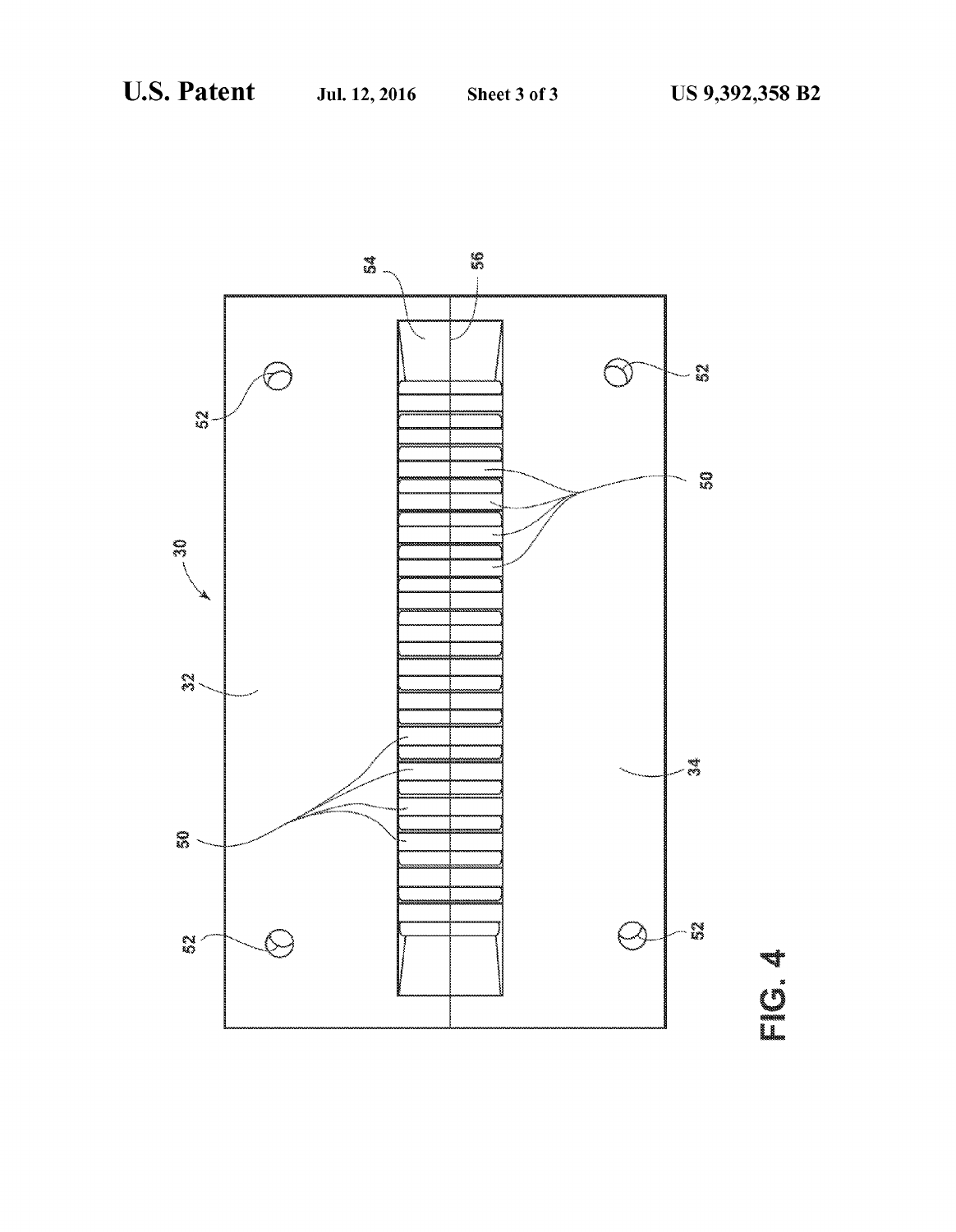10

45

60

65

# WAVEGUIDE FOR SHAPING SOUND WAVES

# BACKGROUND

The present invention relates to a waveguide for shaping <sup>5</sup> sound waves output by a transducer.

# **SUMMARY**

In one embodiment, the invention provides converts the spherical wave into a plane wave with uniform amplitude over its surface. In other embodiments, the invention creates a predetermined desired curved wave. The result of the inven tion is better control of Sound radiation in angular coverage 15 and in acoustic intensity.

In another embodiment, an acoustic waveguide for shaping waves comprises walls defining a chamber having an input end and an output end with the chamber defined therebe tween. An opening at the input end of the waveguide receives  $_{20}$ sound waves from an acoustic transducer and an opening at the output end of the waveguide outputs sound waves. The waveguide chamber defines a first inner face and a second inner face that is opposing and facing the first inner face. A plurality of projections in alignment is provided on the first 25 inner face and the second inner face and project outwardly therefrom. At least two vanes are disposed on the first inner face of the chamber, the Vanes extending from adjacent the opening at the input end and generally toward the output end. The vanes are in alignment with vanes on the second inner <sup>30</sup> face of the chamber.

In some embodiments, the Vanes of the waveguide mem bers have a substantially constant thickness along the length thereof. The opening at the input end of the waveguide is typically a circular opening and the opening at the output end is a generally rectangular opening. When assembled, the Vanes and the projections typically extend essentially across the entirety of the cavity from the first inner face to the second inner face.

In another embodiment, the waveguide comprises two waveguide members that are mirror images of each other, wherein the first inner face is associated with a first one of the waveguide members and the second inner face is associated with a second one of the waveguide members.<br>In some embodiments, the waveguide includes a gasket

provided between the first waveguide member and the second waveguide member, the gasket providing a seal between the corresponding Vanes on the first inner face and the second jections provided on the first inner face and the corresponding projections provided on the second inner face. inner face, and the gasket providing a seal between the pro- 50

In some embodiments, the plurality of projections com prises at least twenty cylindrical projections. In other embodi ments, the plurality of cylindrical projections comprise at 55 least thirty cylindrical projections and the at least two vanes comprises at least three vanes, wherein one of the vanes is centrally oriented along an axis of the waveguide beginning proximate or adjacent the input opening and ending near the output opening.

In one embodiment, at least four of the cylindrical projec opening that is closer to the output opening than a distance from a closest end of the Vane to the output opening. In other embodiments, the cylindrical projections are disposed to out put an asymmetric curved wavefront or disposed to output a flat plane wave front.

In one embodiment, a horn is disposed at the output end of the waveguide. In another embodiment, a majority of the projections are disposed closer to the output end than to the input end of the waveguide.

In another embodiment of the invention, an acoustic waveguide for shaping waves comprises walls defining a chamber having an input end and an output end with a cham ber defined therebetween; an opening at the input end for receiving sound waves from an acoustic transducer, and a substantially rectangular opening at the output end for outputting sound waves. In one embodiment, the chamber defines a first inner face and a second inner face opposing and<br>facing the first inner face. The embodiment includes a plurality of projections provided on the first inner face and projecting outwardly therefrom and at least one Vane disposed on the first inner face of the chamber, the Vane extending from adja cent the opening at the input end and generally toward the output end.

Other aspects of the invention will become apparent by consideration of the detailed description and accompanying drawings.

# BRIEF DESCRIPTION OF THE DRAWINGS

FIG. 1 is a perspective view of a transducer unit and waveguide.

FIG. 2 is a cross sectional view of the transducer unit of FIG. 1 and a perspective view of a waveguide plate.

FIG.3 is a perspective view of the waveguide plate shown in FIG. 2.

FIG. 4 is a view of the sound wave output end of the waveguide shown in FIG. 1.

35 FIG. 5 is a perspective view of another embodiment of the waveguide plate.

# DETAILED DESCRIPTION

40 detail, it is to be understood that the invention is not limited in Before any embodiments of the invention are explained in its application to the details of construction and the arrange ment of components set forth in the following description or illustrated in the following drawings. The invention is capable of other embodiments and of being practiced or of being

carried out in various ways.<br>FIGS. 1 and 2 show a transducer unit 20 having a spherical diaphragm and including a compression driver 22 in combination with a waveguide 30. The waveguide 30 includes a first waveguide member 32 shown in FIG. 1 and a second waveguide member 34 shown in FIG. 2. Apertures or open bore holes 36 of the waveguide members 32.34 are provided in alignment with each other so that fasteners, such as bolts 38 are placed therethrough and secured or locked by nuts 40 or the like to obtain the waveguide 30 shown in FIG. 1.

FIG. 2 shows the waveguide member 34, which includes a generally flat connecting section 42 and a chamber defined by a wall or inner face 44. Within the chamber defined by the inner face 44 are a plurality of elongate vanes 46 defining channels. The inner face 44 is defined by edges 48 of the waveguide member 34. Further, a plurality of projections 50 are disposed projecting inwardly from the inner face 44. For the waveguide member 34, the flat connecting section 42, the vanes 46, the edges 48, and the projections 50 project out wardly essentially the same distance to define a plane. The input end of the waveguide member 34 is shown at the top in FIG. 2 to receive sound waves from the compression driver 22. The output end of the waveguide member 34 is disposed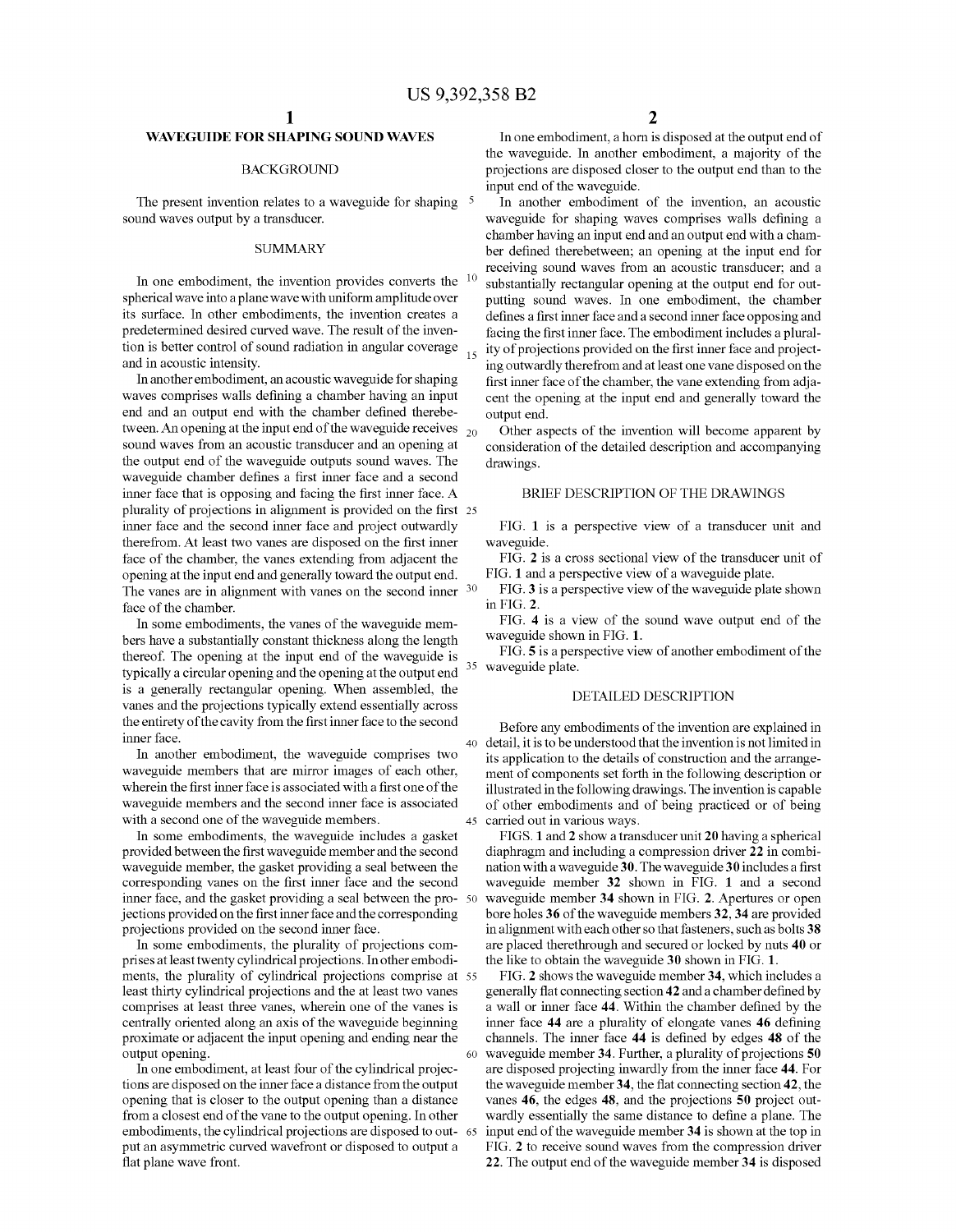at the bottom end as shown in FIG. 2. The waveguide member 34 shown in FIG. 3 corresponds to the waveguide member shown in FIG. 2.

The waveguide member 32 shown in FIG. 1 is essentially a mirror image of the waveguide member 34. Thus, when the 5 waveguide members 32, 34 are joined, a symmetric or an asymmetric waveguide 30 is formed having a chamber with channels defined by inner faces 44, vanes 46, edges 48 and projections 50. The waveguide members 32, 34 are symmetprojections 50. The waveguide members 32, 34 are symmet-<br>ric or asymmetric depending on the arrangement of the vanes 10 46 and/or the projections 50.

FIG. 4 is a view of the output end of the waveguide 30. FIG. 4 shows a portion of the waveguide member 32 and a portion of the waveguide member 34. Each of the waveguide mem bers 32, 34 include open bore holes 52 for the optional attach - 15 ment of a horn to the output end of the waveguide 30. FIG. 4 also shows an essentially rectangular opening 54 in the output end of the waveguide 30 that defines a sound output path or opening for outputting a sound wave therefrom. The height of the rectangular opening is significantly greater than the width 20 of the opening. In some embodiments, the height is within a range about of 6 to about 7 times greater than the width of the rectangular opening 54.

Further, some of the projections 50 provided with each of the waveguide members 32, 34 are viewable through the 25 rectangular opening 54. In either event, the projections 50 are disposed in essentially flush alignment with corresponding projections from the other waveguide. Likewise, the Vanes of the waveguide member 32 are in alignment with and essen tially flush with corresponding vanes of the waveguide mem- 30 ber 34. Therefore, the vanes 46 define a series of passageways or channels between the input end and the output end of the waveguide 30.

An optional thin gasket 56 is illustrated in FIG. 4. The gasket 56 reduces or eliminates any amount of gap provided 35 between the Vanes 46 or between the corresponding facing projections 50 projecting from the inner faces 44. In some embodiments, the waveguide members 32, 34 are molded plastic bodies. Depending on the tolerances and the dimen sions of the molded waveguide members  $32$ ,  $34$  and the vanes  $40$ 46 and projections 50 thereof, a gasket 56 is not provided.

As shown in FIG. 2, a large number of projections 50 are provided in channels formed by the vanes 46. In some embodiments, the projections 50 have a cylindrical shape. In shape, although other shapes are contemplated. In some embodiments, at least twenty projections 50 are required. In other embodiments more than thirty projections 50 are required. other embodiments, the projections 50 have an elliptical 45

In some embodiments two or more vanes **40** are required 50 for each waveguide 30. In other embodiments, at least three Vanes 46 are contemplated. The Vanes 46 have an elongate length beginning near the compression driver 22 at the input end and extending toward the output end. In another embodi ment, some of the projections 50 are disposed closer to the 55 rectangular opening 54 at the output end of the waveguide 30 than the Vanes 50 are with respect to the rectangular opening at the output end of the waveguide. Moreover, the majority of the projections 50 typically are disposed on the half of the inner face 44 that is closest to the rectangular opening 54 at 60 the output end of the waveguide 30.

As shown in FIG. 2, the projections 50 are arranged so that more projections are provided for the inner channels defined by the vanes 46 that have a smaller distance from the com pression driver 22 to the rectangular opening 54. The projec- 65 tions 50 of the arrangement are intended to slow the advance of the sound wave so that the sound wave front exits the

4

rectangular opening 54 shown in FIG. 4 at the same rate/time along the height thereof. Thus, in one embodiment a constant wave front results. In some embodiments, the chamber defined by the inner faces 44 of the waveguide 30 increases in height from the input end to the output end of the waveguide in a first direction as shown in FIG. 2, the first direction being

transverse to a path from the input end to the output end.<br>In some embodiments, the chamber of the waveguide remains substantially the same size or smaller in a second direction from the input end to the output end, the second direction being transverse to a path from the input end to the output end in a first plane and also transverse with respect to the direction wherein the chamber typically expands to the height shown by the rectangular opening 54 in FIG. 4. Thus, the width of the opening 54 in this second direction remains narrow for the waveguide as is shown by the width of the rectangular opening 54 of the waveguide 30 in FIG. 4.

In operation, the compression driver 22 acts as a transducer providing a sound wave, typically in the region of 800 Hz to 20 KHZ, to an opening at the input end of the waveguide 30. The input opening at the input end of the waveguide 30 has a circular shape that essentially matches the dimensions of the compression driver 22. Within the waveguide 30 shown in FIGS. 2 and 3, the three vanes 46 divide the input sound energy into essentially four paths or channels. The projec tions 50 reflect the sound waves so that the sound waves reach the opening 54 at essentially the same time along the length thereof. Thus, a flat planar wave is output from the waveguide.

FIG.5 is another embodiment of the waveguide. The asym metric waveguide member 60 shown in FIG. 5 includes open bore apertures 62, a flat connecting section 64, an inner face 66, three vanes 68, 70, 72, edges 74 and a plurality of projec tions 76. In the FIG. 5 embodiment, the vanes 68, 70, 72 all begin at locations near or proximate the input end similar to the first embodiment of FIGS. 1-4. The first vane 68, however, has a shorter length than the middle vane 70 and the third vane 72 has the greatest length. Of the four channels formed, a first outer channel nearest and outwardly from the shortest vane 68 has a path with the most projections 76 to obstruct a sound wave. Proceeding to the channels on the other side of vane 68, each channel has fewer projections sequentially and the elon gate vanes 70, 72 have progressively longer lengths. Thus, in the FIG. 5 embodiment, the sound wave is output first at the lower end having the path of least resistance and is output more slowly continuously along the entire length of the rect-<br>angular opening until reaching the opposing end of the opening. To form a waveguide, a corresponding waveguide member to the waveguide member 60 is provided that is a mirror image thereof. Thus, the projections 76 and the vanes 68,70. 72 for the corresponding waveguide member have the same lengths and sizes as waveguide member 60 to obtain a match ing arrangement resulting in an asymmetric wave front.

The pattern and size of the projections 50 affect the properties of the sound wave that is output from the waveguide. The pattern and size of the projections depend in part on the size of the opening for the compression driver 22.

As shown in FIG. 3, the plurality of projections 50 are disposed away from the input end of the waveguide 30, wherein sound travels at least about 40% of the distance from the input end toward the output end of the waveguide before contacting one of the projections. Further, the projections are disposed at least about 65% of the distance from the input end to the output end or rectangular opening 54 for some of the channels formed by vanes of the waveguide.

Thus, the invention provides, among other things, a waveguide that can output a flat wave or other waves from an